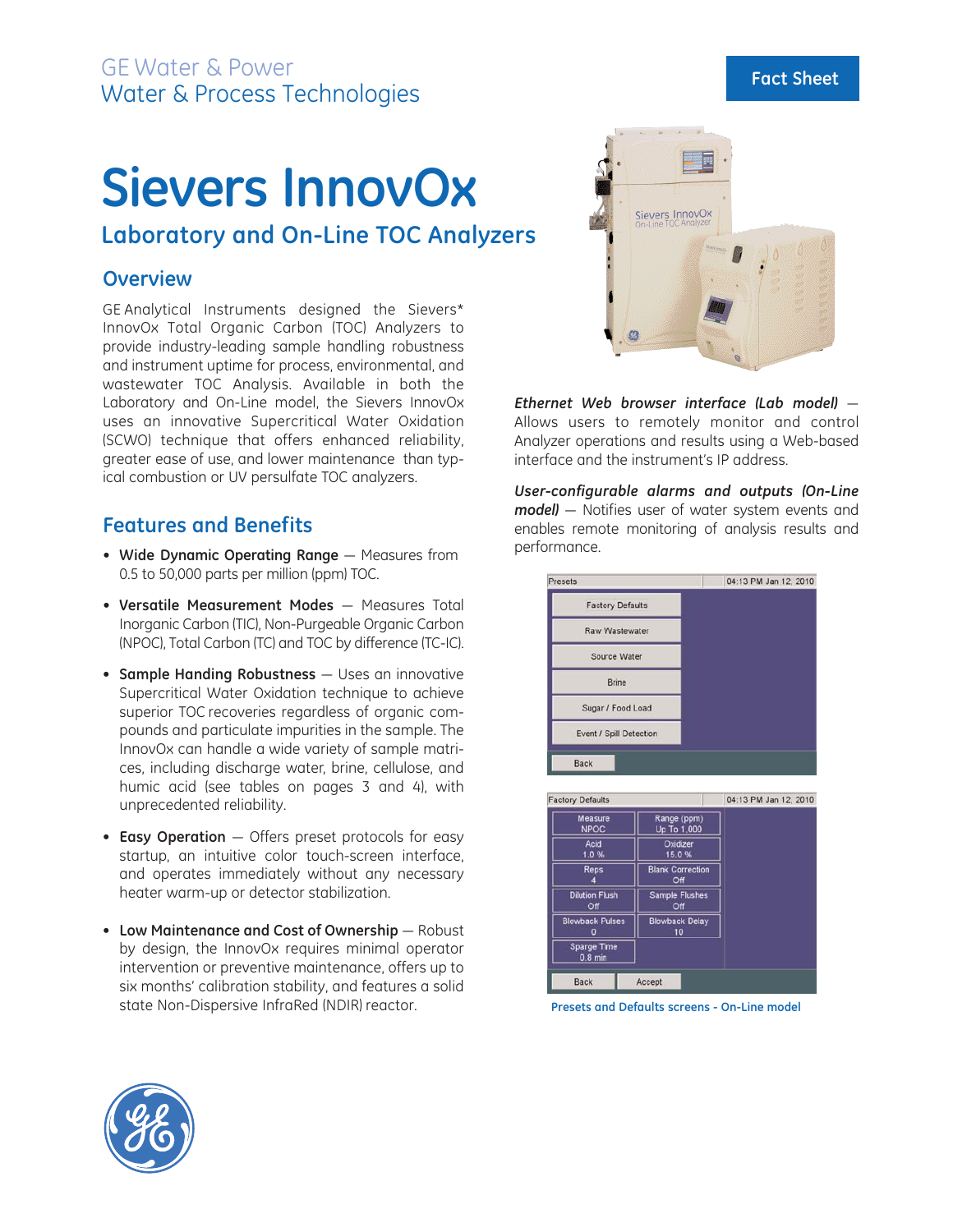## **Key Applications**

- Petrochemical
- Manufacturing
- Environmental Labs
- Pharmaceutical
- Municipal Drinking Water
- Power
- Municipal Wastewater
- Pulp and Paper
- Chlor-alkali Chemistry
- Research
- Food and Beverage
- Brine & Seawater

## **Technology & Operation**

The InnovOx features three main steps, each with significant process innovations:

### **Sample Handling and Reagent Mixing**

The InnovOx ensures superior sample representation and accuracy by processing a large sample volume and thoroughly agitating the sample in the Sample Mixing Chamber. The sample and reagents are added through a unique sample coil delivery system which prevents syringe contamination.

#### **Chimavile: Autonampler - Histonich: Internet Explorer pro** Ho bot war ranses toos mo 中ma - 9 0 0 0 0 maar Ryaares Brook 通 2 图  $\mathbf{1}$ ad <br />  $3800$ Address Le 1 vita //2.112.203.126 Mayton NNOV343011 Protozor 100 gov. Cellabes Test<br>Paculti 300 gov. Cellabes Test fils tiet Help Considered function Considered Heat ÷ Carrent Mean **Entranced** Stak-Corrected Entranced Relected Hill **MAN Heview Settings** # 43mL Vide - 25 17mL Viale  $750H$ ol pro<br>Of pps<br>25 pps<br>16 pps<br>CG pps  $\Box$  state state  $200$ 10 pp es gpr O cum Culu 11 ppm FF 11 11 Time 100 con catulos:<br>Pmt: 412:42 **Paacting** Pag: 04:50 army: 04:1 Jan 23, 2008 10:46:43 **Pilling** intran and 12 → ■ 9 位当团 → | De | Qe | Qen| She | De | De | Qe | De | De | U **JSHARODE COM**

**Web interface screen shot - Laboratory Analyzer**

#### **Supercritical Water Oxidation (SCWO) Reaction**

Using a patent-pending Supercritical Water Oxidation (SCWO) technique *(see sidebar),* the Sievers InnovOx takes the water sample to a supercritical state by increasing the temperature, and subsequently the pressure, within the reactor. The properties of supercritical water enable an ultra-efficient, rapid oxidation of

## **Supercritical Water Oxidation (SCWO)**

Supercritical Water Oxidation (SCWO) was originally developed to treat large volumes of aqueous waste streams, sludges and contaminated soils. SCWO destroys organic wastes using an oxidant in water and temperatures and pressures above the critical point of water, 375 °C, and 3,200 psi. These conditions enable rapid and complete oxidation.

Today, SCWO research and development is focused on treating a variety of toxic and hazardous organic wastes. GE Analytical Instruments is the first company to use this technique in a commercial laboratory TOC instrument.



organic carbon to carbon dioxide, even in the presence of chloride and other inorganic species that negatively interfere with non-SCWO oxidation.

## **NDIR Detection**

The Sievers InnovOx uses a highly stable, nondispersive infrared (NDIR) detector with an advanced design for superior response. Unlike other NDIR detectors, the Sievers NDIR has no moving parts and features superior temperature control of the IR source and detector.

Visit the Library at www.geinstruments.com to see animations of these key components.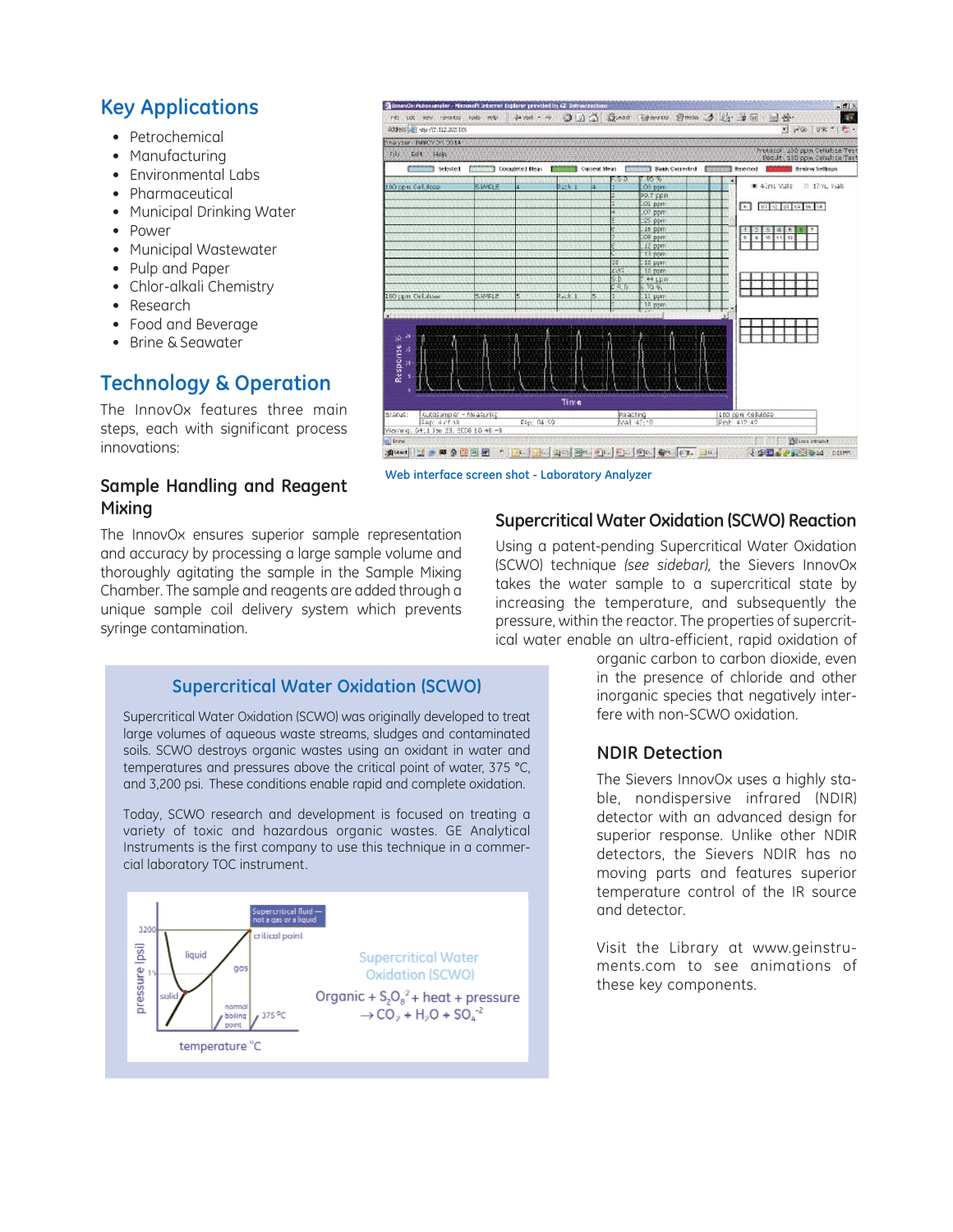## **InnovOx Laboratory Model Details**

## **Accessories and Options**

#### **GE Autosampler**

For high-volume laboratory applications, the InnovOx Laboratory Analyzer can be used with the GE Autosampler. It can handle up to 120 35-mL sample tubes and up to 63 40-mL or 60-mL vials in one protocol. An optional stirring station creates a homogeneous mixture for analysis during the sampling process.



#### **Air Filter**

The Air Filter can be used to purify ambient air and pressurize it sufficiently for use as sparge and carrier gas. It easily attaches to the back of the InnovOx Laboratory, and allows the Analyzer to be used where external carrier gas cylinders would be undesirable.



#### **Sievers Certified Standards and TOC Vials**

Sievers Certified Reference Materials are available for InnovOx calibration and verification needs, as well as reliable and economical 40-mL and 60-mL TOC vials.

## **Specifications**

#### **Operating Specifications1**

- TOC LOD 0.05 ppm<sup>2</sup>
- TOC Calibration Stability Up to 6 months Particle Diameters in Sample  $\leq 800$  µm diameter Ambient Operating Temperature Range 10–40 °C (50–104 °F) Maximum Relative Humidity Up to 95%, non-condensing Sample Temperature Range 10–60 °C (50–140 °F) Sample Inlet Pressure Ambient Drain Gravity drain

#### **Analyzer Specifications**

#### **Consumables**

Analysis Modes TIC, NPOC, TC, TOC (TC-IC) Dynamic TOC Range 0.5 to 50,000 ppm TOC TOC Accuracy  $\pm$  3% of reading at 50 ppm NPOC TOC Precision RSD ≤ 5% of reading at 50 ppm NPOC TOC Linearity  $R^2 \ge 0.995$ , measured as NPOC *(see Operation & Maintenance Manual for calibration recommendation)* Analysis Time 2.2 to 7.3 min, depending on mode

#### **InnovOx Measurements for Brine, Cellulose and Humic Acid Samples**

| Replicate      | 28% Brine<br>Solution | 90 µm<br>Cellulose<br>Solution | <b>Humic</b><br>Acid<br>Solution |
|----------------|-----------------------|--------------------------------|----------------------------------|
| $\mathbf{1}$   | 5.80                  | 95.1                           | 10.2                             |
| $\overline{c}$ | 5.69                  | 98.0                           | 10.1                             |
| 3              | 5.59                  | 90.9                           | 10.4                             |
| 4              | 5.68                  | 104                            | 10.4                             |
| 5              | 5.69                  | 93.2                           | 10.2                             |
| 6              | 5.53                  | 98.0                           | 10.2                             |
| $\overline{7}$ | 5.49                  | 93.3                           | 10.4                             |
| 8              | 5.70                  | 101                            | 9.91                             |
| 9              | 5.57                  | 103                            | 9.86                             |
| Mean           | 5.66                  | 97.3                           | 10.19                            |
| Standard Dev.  | 0.12                  | 4.50                           | 0.20                             |
| <b>RSD</b>     | 2.13%                 | 4.63%                          | 2.0%                             |

Outputs Ethernet and 3 USB ports Display Color, touch-sensitive LCD Power 100–240 ±10% VAC, 400 W, 50/60 Hz Dimensions Analyzer: H: 52.05 cm (20.49 in); W: 32.26 cm (12.7 in); D: 58.42 cm (23.0 in) GE Autosampler: H: 52.2 cm (20.5 in); W: 28.2 cm (11.1 in); D: 53.3 cm (21.0 in) Weight **Analyzer: 22.4 kg (49.4 lb); GE Autosampler: 14.1 kg (31.1 lbs)** Safety Certifications CE, ETL listed. Conforms to UL Std. 61010-1. Certified to CSA C22.2 No. 61010-1.

|                         | Maintenance Frequency                      | <b>Estimated Mainten</b> |
|-------------------------|--------------------------------------------|--------------------------|
| Acid Reagent            | As needed, typically for 6 months (285-mL) | 5 minutes                |
| Oxidizer Reagent        | As needed, typically 30-day stability      | 5 minutes                |
| Reagent Grade Water     | As needed                                  | 5 minutes                |
| Air Filter Cartridge    | 3 months                                   | 5 minutes                |
| Pumps                   | 24 months                                  | 15 minutes               |
| Sample Flow Path Tubing | 12 months                                  | 15 minutes               |
| Valve Seals (2)         | Frequency depends on sample matrix         | 15 minutes               |

#### Estimated Maintenance Time